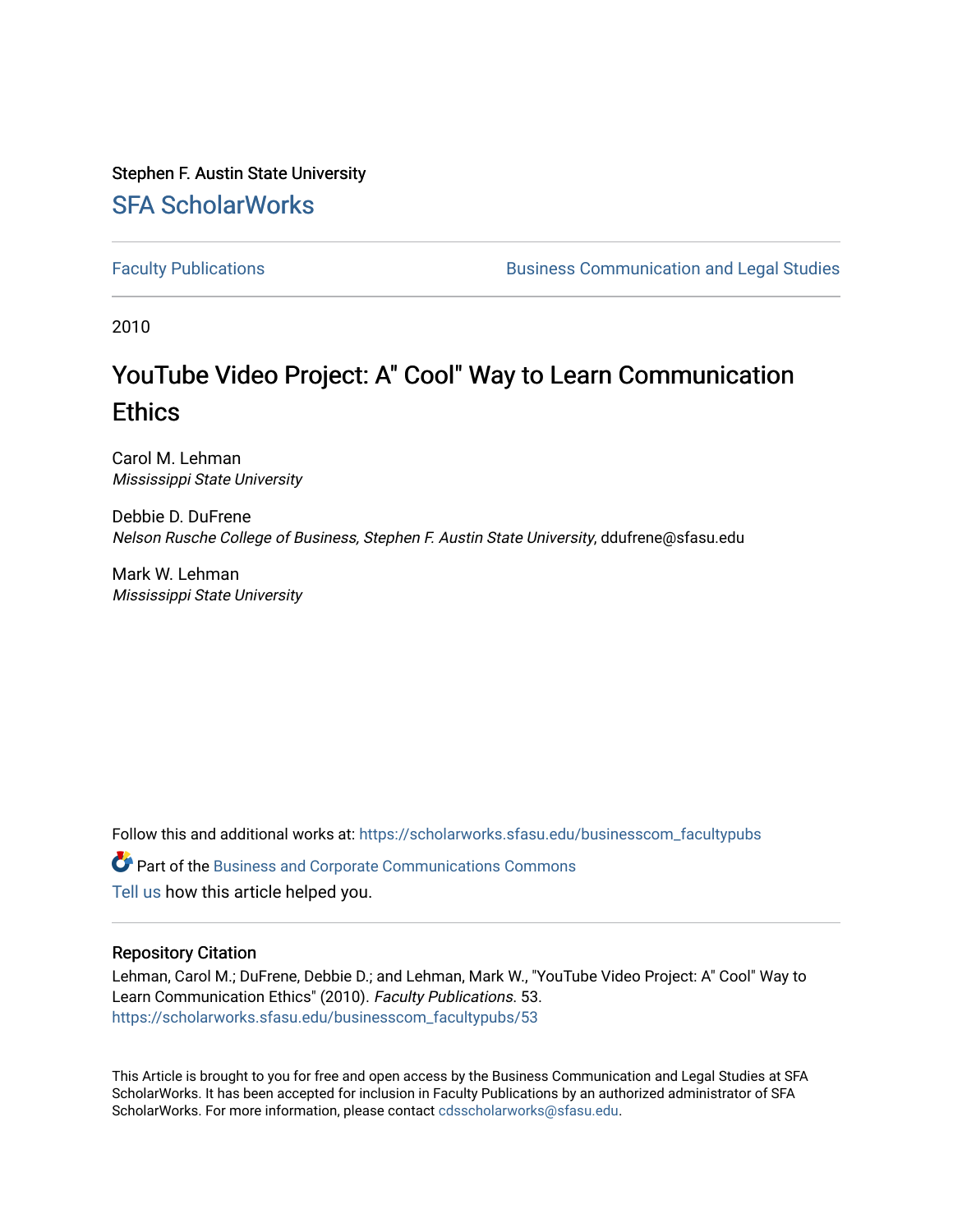## YOUTUBE VIDEO PROJECT: A "COOL" WAY TO LEARN COMMUNICATION ETHICS

Carol M. Lehman *Mississippi State University*

Debbie D. DuFrene *Stephen F. Austin State University*

Mark W. Lehman *Mississippi State University*

DOI: 10.1177/1080569910385382

THE MILLENNIAL GENERATION embraces new technologies as a natural way of accessing and exchanging information, staying connected, and having fun. YouTube, a video-sharing site that allows users to upload, view, and share video clips, is among the latest "cool" technologies for enjoying quick laughs, employing a wide variety of corporate activities, and also communicating relevant, engaging instructional content for today's students.

This article describes a YouTube video class project that is a natural fit with today's students because it involves cutting-edge social media while addressing a critical component of professional development communication ethics. This project encourages critical thinking, creativity, and applied learning in a team environment using a "cool" new media tool.

#### Ethics Instruction Needed

Employers who focus on responsible behavior as necessary to good business practices rightfully expect business schools to provide instruction in ethics and social responsibility. Although some researchers have posited that ethics education has been integrated across the curriculum, the results of a 2009 study by Nicholson and DeMoss indicated that ethics content in existing programs is not adequate to meet the needs of graduate business students. This finding corroborates earlier conclusions reached by Cornelius, Wallace, and Tassabehji (2007) regarding students at the undergraduate level.

While recognizing its importance, professors struggle to make professional ethics content relevant and engaging to students. Many ethics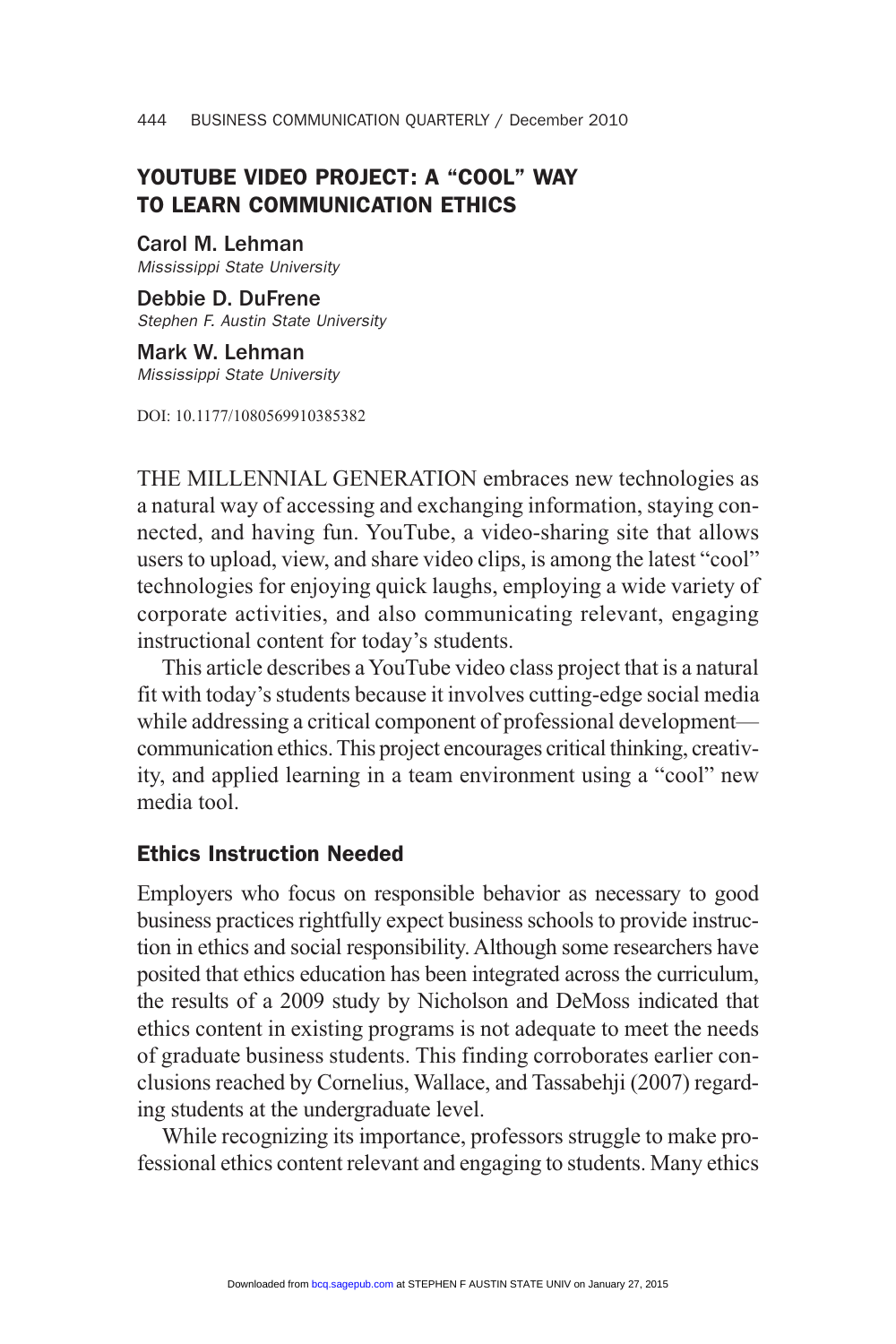educators support using case studies and dilemma discussions that provide practice in ethical decision making in specific situational contexts (e.g., Canary, 2007; Keefer & Ashley, 2001; Kienzler, 2001; Myyry & Helkama, 2002). A variation on teaching through case studies is the use of role-play. It allows the player to "get into the skin" of a character in a particular case and try to feel what the character would feel and to understand the case from that character's viewpoint (Van Ments, 1999). Role-playing facilitates deeper individual involvement and interest in the content and exposes students to attitudes and viewpoints that they might have not considered otherwise (Doron, 2007). Case analysis provides students with a considerable degree of creativity and independence, as well as enjoyment of the dramatic process.

#### Project Description

This project involves student teams developing an innovative video presentation that they upload to YouTube as a component of a company's formal ethics training program. Students screen their videos to the class and present their case analysis using reasoning and ethical judgment. Presentations are followed by a question-and-answer period.

As you prepare students for developing the video content, provide them with a decision-making framework for use in ethical problem solving. Discuss the four conclusions that a professional might reach when considering the advisability of a particular behavior: (a) behavior that is illegal and unethical; (b) behavior that is illegal, yet ethical; (c) behavior that is legal, yet unethical; and (d) behavior that is both legal and ethical. To reinforce students' understanding of the ethical decision-making model, have student teams consider a sample communication ethics case that you perceive will yield lively debate. For example, you might describe a case in which an employee shares confidential information with his spouse, contrary to a company code of conduct stating that "confidential information is not to be shared with family members unless such disclosure benefits the company." In addition to providing a written case, you might have students roleplay the situation in small groups and to the class. Providing a sample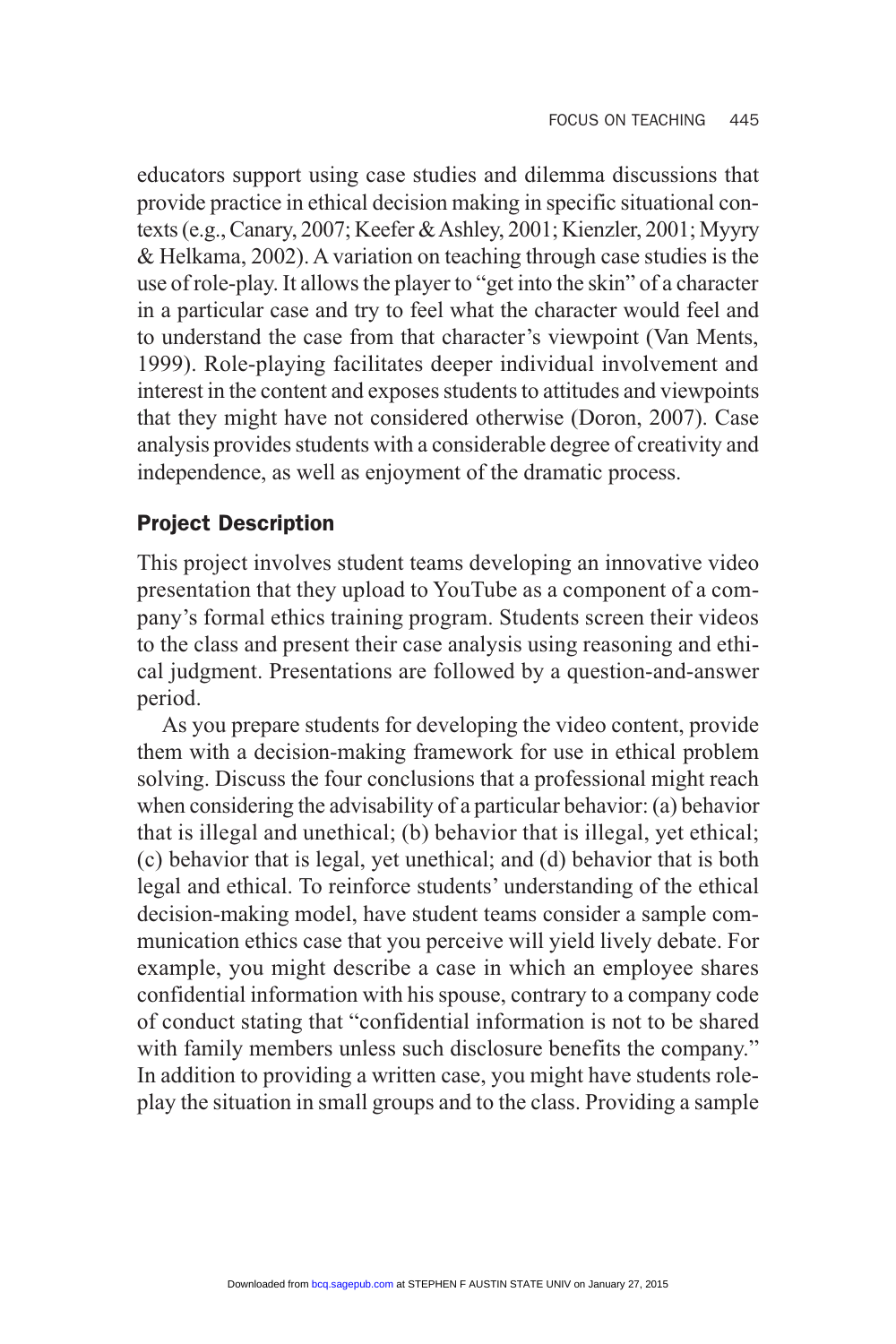video of your own or selected videos from previous semesters would help clarify the project and minimize initial apprehension.

Student teams select a specific communication-related rule included in a company's professional code of conduct and film a 2- to 4-minute role play depicting a realistic violation of the rule. Student teams must receive instructor approval for their project before they begin production to ensure an adequate level of ambiguity and to ensure that the presentations address a broad range of communication ethics issues that business professionals may realistically encounter.

Because of students' typical comfort level with technology and the availability of instructional guides for being a "YouTube star," you should have little need to provide detailed technical instructions. A minimal amount of technology is necessary for students to create their own videos and upload to YouTube. While a digital camera or phone is the basic requirement, the process can be refined through the use of auxiliary microphones, lighting, backdrop, scripts and storyboards, and video-editing software.

You will want to discuss adaptations from traditional presentations that must be made to ensure quality in the YouTube delivery mode. Include the following key points:

- Keep the video short and simple with steady shots using a good camera and tripod.
- Avoid gimmicky effects and excessive panning that distract from the message.
- Invest in a good-quality external microphone and speak clearly at an appropriate volume and pace for easy listening.
- Choose clothing appropriate for the scenario, avoiding bright colors and close patterns that tend to vibrate when filmed.
- · Edit the video to eliminate dead air and other imperfections that detract from a professional image.

To increase the novelty of the assignment, invite a panel of judges to view the videos and choose the top three videos based on the value of the message, creativity, and production quality. Consider posting the winning videos to YouTube under "Education." For added energy, organize the "screening" of student submissions as a film festival with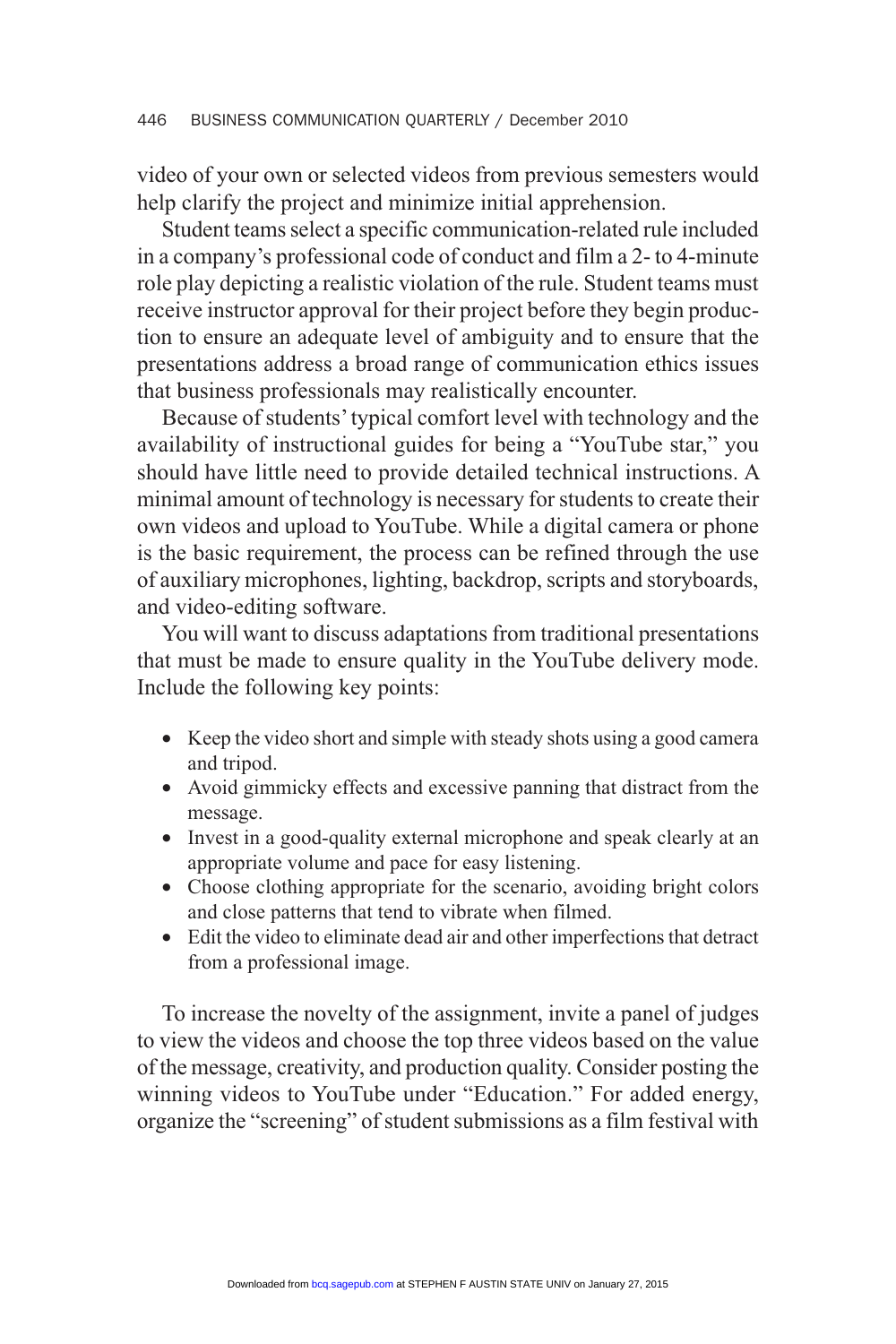adjudicators providing immediate feedback and "film makers" responding to questions from the audience. A playbill, appropriate signage, and refreshments add to the realism and excitement of the event.

You can easily modify a grading rubric for spoken presentations to include the specific criteria for this assignment. A sample rubric is included as a guide in the appendix.

#### **Summary**

The popularity of YouTube is growing for business and instructional uses. Whether students view appropriate video content posted by others or create and post their own, the learning environment is enlivened and made more relevant for today's techno-savvy generation. This classroom project requiring student teams to create an original video depicting communication ethics violations allows students to exhibit critical thinking and creativity while having fun with "cool" technology.

### **APPENDIX**

#### Grading Rubric for Video Project

 $1 = Poor$ ;  $2 = Acceptable$ ;  $3 = Excellent$ 

|                       | Criteria                                                                                                                                  |   |             |             |  |  |  |
|-----------------------|-------------------------------------------------------------------------------------------------------------------------------------------|---|-------------|-------------|--|--|--|
| Topic Selection (20%) |                                                                                                                                           |   |             |             |  |  |  |
|                       | 1. Did presenters select an ethical dilemma that would generate debate<br>or require analysis of stakeholder impact?                      | L | $2 \quad 3$ |             |  |  |  |
|                       | 2. Did presenters select an ethical dilemma with no obvious answer from<br>the existing audience knowledge base?                          |   |             | $2 \quad 3$ |  |  |  |
|                       | 3. Did presenters select a communication ethics dilemma likely<br>encountered by business professionals?                                  |   | 2 3         |             |  |  |  |
|                       | Video Production $(30\%)$                                                                                                                 |   |             |             |  |  |  |
|                       | 1. Did presenters develop an engaging story line with realistic dialogue<br>that illustrates the selected ethical dilemma effectively?    |   | 2 3         |             |  |  |  |
|                       | 2. Did all group members have a significant acting role and perform<br>well?                                                              |   | 2 3         |             |  |  |  |
|                       | 3. Did the video include location and camera angle changes to enhance<br>viewer interest?                                                 |   | 2 3         |             |  |  |  |
|                       | 4. Was the video edited to produce a polished, professional visual aid?<br>Was the video ready to be viewed without technical assistance? |   | 9           | - 3         |  |  |  |

*(continued)*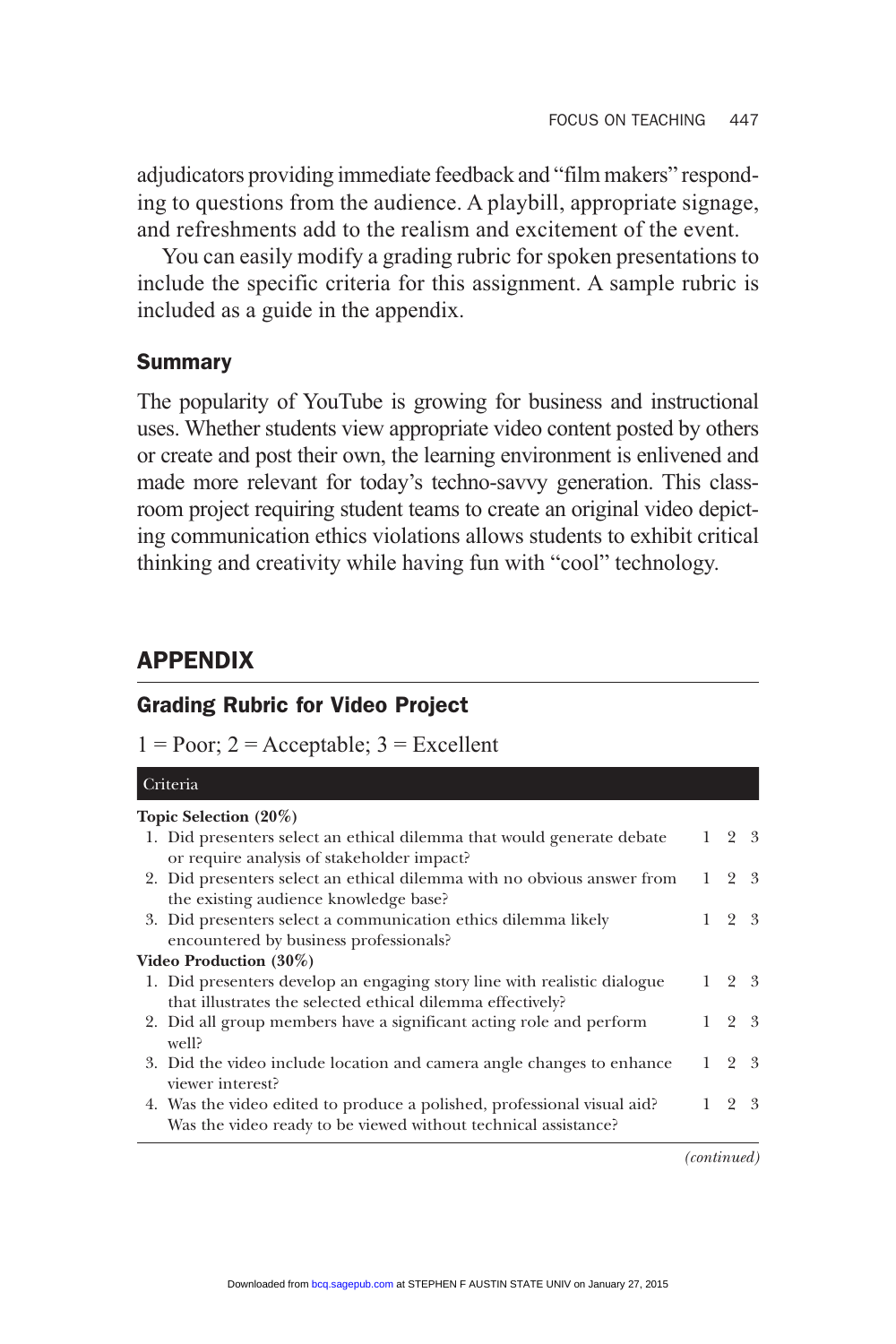# Appendix (continued)

#### Criteria

#### **Presentation Organization (30%)**

| <b>Comments</b>             |                                                                                   | Grade  |                     |     |  |  |
|-----------------------------|-----------------------------------------------------------------------------------|--------|---------------------|-----|--|--|
|                             | 10. Did presenters fit the required time slot?                                    | 1.     | 2 3                 |     |  |  |
|                             | hesitation?                                                                       |        |                     |     |  |  |
|                             | 9. Did presenters respond to questions fully, knowledgeably, and without          | 1      | $\overline{2}$      | -3  |  |  |
|                             | 8. Was there an appropriate balance between speaking time of<br>presenters?       |        |                     |     |  |  |
|                             | 7. Did presenters dress professionally?                                           | 1<br>1 | $\overline{2}$      | - 3 |  |  |
|                             | genuine eye contact?                                                              |        | $2 \quad 3$         |     |  |  |
|                             | 6. Did presenters use natural, nondistracting body language, including            | 1      | $\overline{2}$      | -3  |  |  |
|                             | 5. Did presenters avoid verbal fillers?                                           | 1      | $2 \quad 3$         |     |  |  |
|                             | pronounce words clearly and loudly enough for the audience to<br>understand?      |        |                     |     |  |  |
|                             | 4. Did presenters add interesting variety to tone and enunciate and               |        | $1 \t2 \t3$         |     |  |  |
|                             | 3. Did presenters use correct grammar and standard English?                       |        | $1 \quad 2 \quad 3$ |     |  |  |
|                             | reading from prepared text or visual aid?                                         |        |                     |     |  |  |
|                             | 2. Did presenters deliver with smooth flow of ideas without excessive             | 1.     | $\overline{2}$      | -3  |  |  |
|                             | 1. Were presenters well prepared and fully knowledgeable of the topic?            |        | 2 3                 |     |  |  |
| Presentation Delivery (20%) |                                                                                   |        |                     |     |  |  |
|                             | employees' conduct when facing a similar ethical dilemma?                         |        |                     |     |  |  |
|                             | understand?<br>4. Did the closing clearly summarize a company's expectations for  | 1.     | $\overline{2}$      | -3  |  |  |
|                             | 3. Was the ethical model application logically developed and easy to              | 1      | $\overline{2}$      | - 3 |  |  |
|                             | presenters' credibility?                                                          |        |                     |     |  |  |
|                             | close?<br>2. Did the introduction gain attention, involve audience, and establish | 1.     | $\overline{2}$      | - 3 |  |  |
|                             | 1. Was the presentation structured with a definite introduction, body, and        | 1      | $\overline{2}$      | - 3 |  |  |

#### References

- Canary, H. E. (2007). Teaching ethics in communication courses: An investigation of instructional methods, course foci, and student outcomes. *Communication Education*, *56*, 193-208.
- Cornelius, N., Wallace, J., & Tassabehji, R. (2007). An analysis of corporate social responsibility, corporate identity and ethics teaching in business schools. *Journal of Business Ethics*, *76*, 117-135.
- Doron, I. (2007). Court of ethics: Teaching ethics and ageing by means of role-playing. *Educational Gerontology*, *33*, 737-758.
- Keefer, M., & Ashley, K. D. (2001). Case–based approaches to professional ethics: A systematic comparison of students' and ethicists' moral reasoning. *Journal of Moral Education*, *30*, 377-398.
- Kienzler, D. (2001). Ethics, critical thinking, and professional communication pedagogy. *Technical Communication Quarterly*, *10*, 319-339.